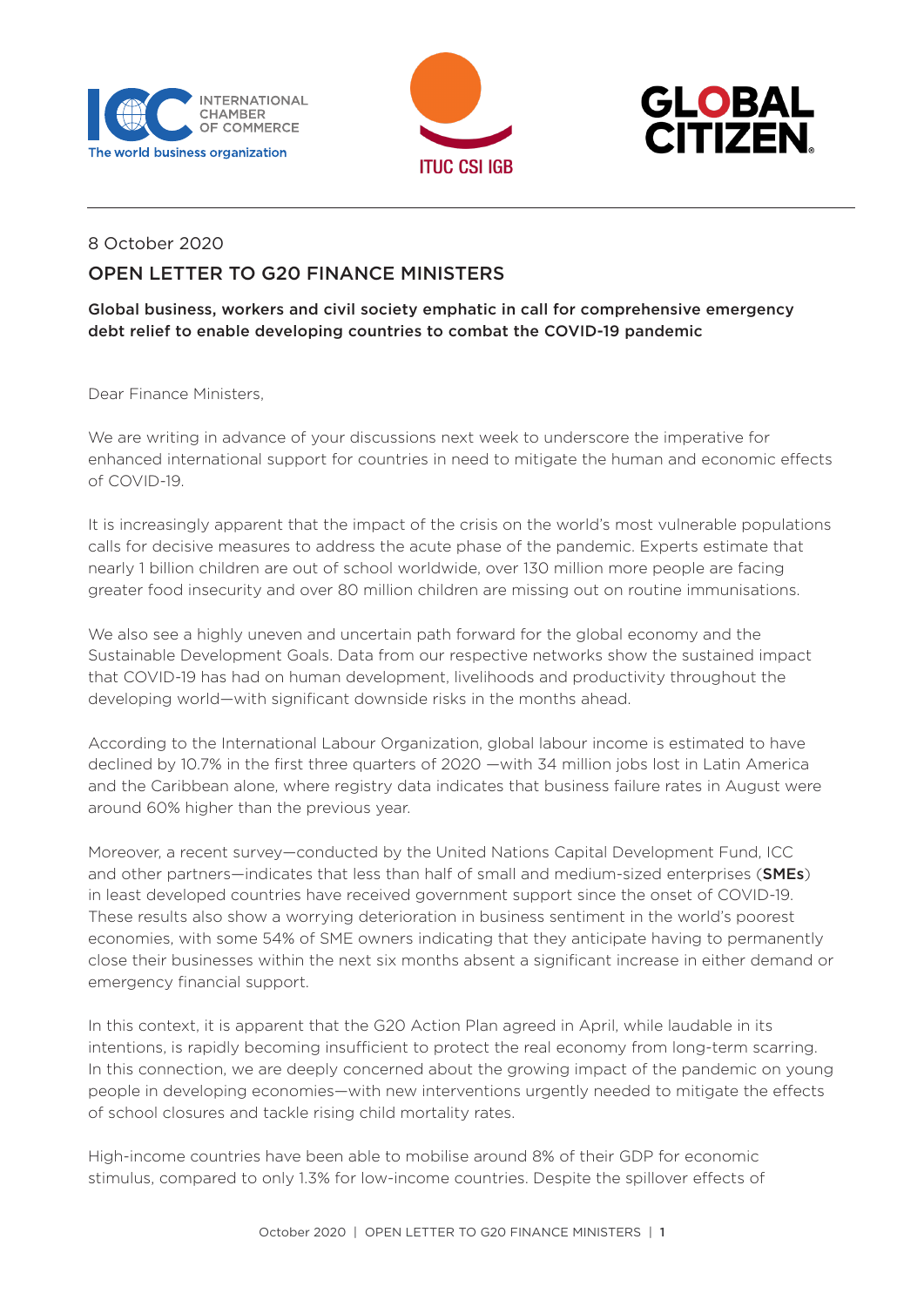stimulus measures in many advanced economies, local investments in jobs and social protection are urgently needed throughout the developing world. To match the ratio of fiscal stimulus to working-hour losses in high-income countries, low and middle-income countries would need to conduct US\$982 billion in additional measures. Debt is a major constraint on the ability of developing countries to rebuild.

We therefore urge you to use next week's G20 Finance Ministers & Central Bank Governors Meeting to take concerted action to address this worrying "stimulus gap". As noted in our recommendations for action in [April](https://iccwbo.org/content/uploads/sites/3/2020/04/covid19-debt-letter-finance-ministers-eng-2.pdf) and [July,](https://iccwbo.org/content/uploads/sites/3/2020/07/2020-open-letter-2-finance-ministers-final.pdf) we feel that this must be built on a comprehensive package of debt relief measures commensurate in scale and scope to the gravity of the COVID-19 crisis.

To this end, we urge you to agree on a bold Action Plan to address the barriers that sovereign debt burdens present toward pandemic containment and economic stabilisation, while enabling a global recovery that prioritizes health and social protections, decent work, and growth of the real economy.

At a minimum, this should include:

- Extending the suspension of debt payments to 30 April 2022, commensurate with the anticipated economic uncertainty and scarring caused by the pandemic;
- Broadening the scope of the DSSI to encompass lower-middle and middle-income countries, based on their health and debt vulnerabilities;
- Replenishing the IMF Catastrophe Containment and Relief Trust (CCRT), to cover all Poverty Reduction and Growth Trust loan repayments through April 2022;
- Creating and funding mechanisms at the Multilateral Development Banks modelled on the IMF CCRT, covering—at a minimum—repayments owed by IDA and IDA-blend countries through April 2022;
- Establishing new institutional mechanisms to enable full participation from private and bilateral creditors in the provision of debt forbearance in accordance with any expansion to the DSSI;
- Clarifying the expectation that private creditors will participate collectively on comparable terms with official creditors; and
- Addressing any potential barriers to the full participation of private creditors in DSSI by providing coordinated clarification on the implementation of applicable regulatory frameworks.

We continue to believe that a debt package of this kind—if effectively implemented with appropriate transparency mechanisms and technical assistance for sustainable debt management —would be ultimately beneficial to official creditors, bondholders and sovereign debtors.

Given the scale of this crisis—with the World Bank now projecting that an additional 110 to 150 million people may fall into extreme poverty by 2021—such measures would also need to be complemented by appropriate monetary and fiscal support to countries in need including: the reallocation of existing IMF Special Drawing Rights (**SDRs**) to help poor countries, as well as a major issuance of additional SDRs; additional grants and concessional financing to avoid a drop in multilateral aid beyond 2021; and a process for fair, comprehensive and binding resolution of cases of debt distress with full private sector participation.